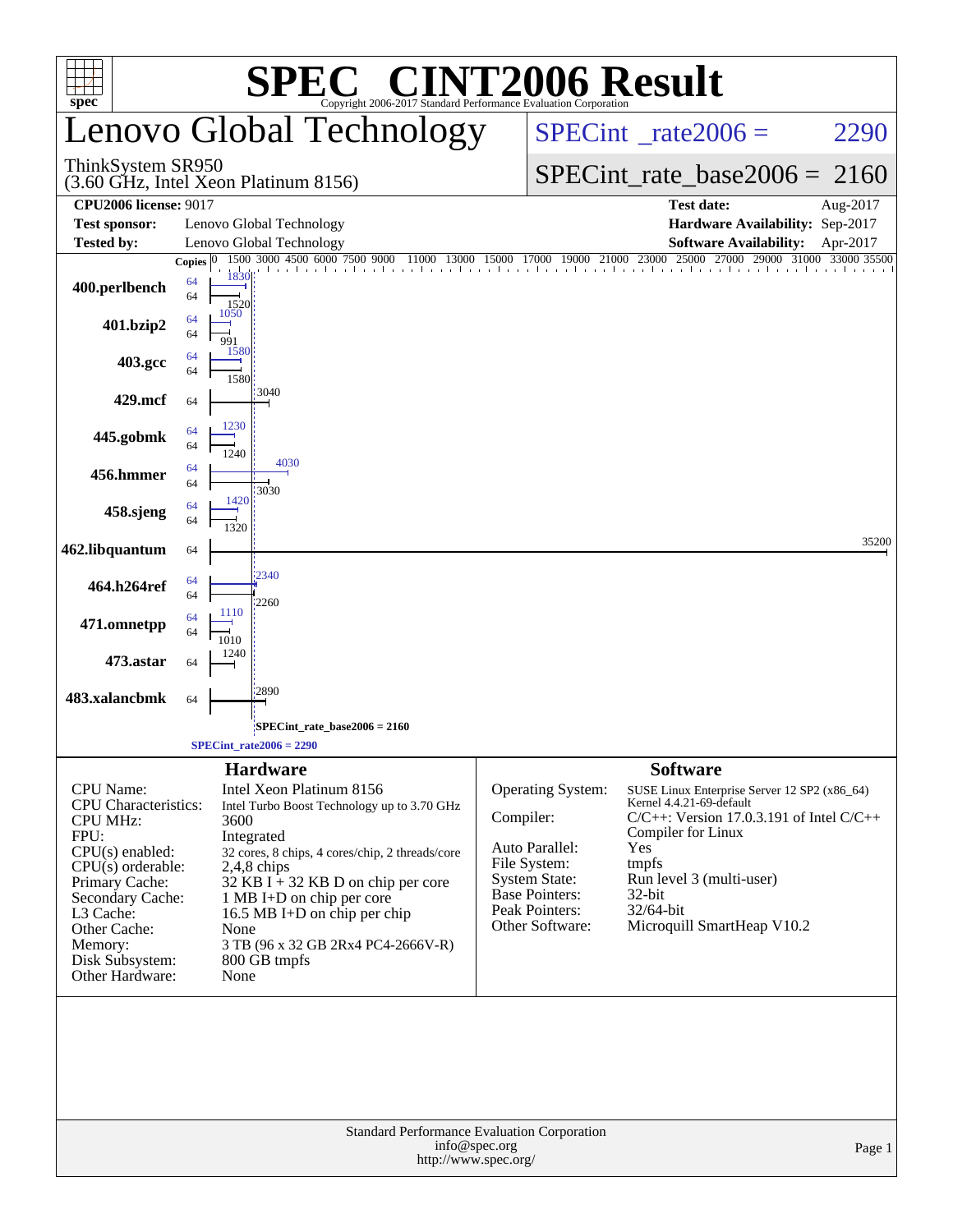

# enovo Global Technology

#### ThinkSystem SR950

(3.60 GHz, Intel Xeon Platinum 8156)

SPECint rate $2006 = 2290$ 

#### [SPECint\\_rate\\_base2006 =](http://www.spec.org/auto/cpu2006/Docs/result-fields.html#SPECintratebase2006) 2160

**[Test sponsor:](http://www.spec.org/auto/cpu2006/Docs/result-fields.html#Testsponsor)** Lenovo Global Technology **[Hardware Availability:](http://www.spec.org/auto/cpu2006/Docs/result-fields.html#HardwareAvailability)** Sep-2017

**[CPU2006 license:](http://www.spec.org/auto/cpu2006/Docs/result-fields.html#CPU2006license)** 9017 **[Test date:](http://www.spec.org/auto/cpu2006/Docs/result-fields.html#Testdate)** Aug-2017 **[Tested by:](http://www.spec.org/auto/cpu2006/Docs/result-fields.html#Testedby)** Lenovo Global Technology **[Software Availability:](http://www.spec.org/auto/cpu2006/Docs/result-fields.html#SoftwareAvailability)** Apr-2017

#### **[Results Table](http://www.spec.org/auto/cpu2006/Docs/result-fields.html#ResultsTable)**

|                    | <b>Base</b>                                                        |                |       |                |       |                |                   | <b>Peak</b>   |                |              |                |              |                |              |
|--------------------|--------------------------------------------------------------------|----------------|-------|----------------|-------|----------------|-------------------|---------------|----------------|--------------|----------------|--------------|----------------|--------------|
| <b>Benchmark</b>   | <b>Copies</b>                                                      | <b>Seconds</b> | Ratio | <b>Seconds</b> | Ratio | <b>Seconds</b> | Ratio             | <b>Copies</b> | <b>Seconds</b> | <b>Ratio</b> | <b>Seconds</b> | <b>Ratio</b> | <b>Seconds</b> | <b>Ratio</b> |
| 400.perlbench      | 64                                                                 | 412            | 1520  | 411            | 1520  | 411            | 1520              | 64            | 342            | 1830         | 342            | 1830         | 342            | 1830         |
| 401.bzip2          | 64                                                                 | 623            | 991   | 624            | 990   | 622            | 992               | 64            | 587            | 1050         | 589            | 1050         | 586            | 1050         |
| $403.\mathrm{gcc}$ | 64                                                                 | 324            | 1590  | 326            | 1580  | 326            | 1580              | 64            | 329            | 1570         | 327            | 1580         | 325            | 1580         |
| $429$ .mcf         | 64                                                                 | 192            | 3040  | 192            | 3040  | 192            | 3040l             | 64            | 192            | 3040         | 192            | 3040         | 192            | 3040         |
| $445$ .gobm $k$    | 64                                                                 | 541            | 1240  | 541            | 1240  | 540            | 1240              | 64            | 544            | 1230         | 544            | 1230         | 544            | 1230         |
| 456.hmmer          | 64                                                                 | 198            | 3020  | 197            | 3030  | 195            | 3060              | 64            | 148            | 4030         | 149            | 4020         | 148            | 4030         |
| $458$ .sjeng       | 64                                                                 | 588            | 1320  | 588            | 1320  | 588            | 1320              | 64            | 546            | 1420         | 546            | 1420         | 545            | 1420         |
| 462.libquantum     | 64                                                                 | 37.7           | 35200 | 37.7           | 35200 | 37.7           | 35200             | 64            | 37.7           | 35200        | 37.7           | 35200        | 37.7           | 35200        |
| 464.h264ref        | 64                                                                 | 625            | 2270  | 637            | 2220  | 626            | 2260              | 64            | 615            | 2300         | 605            | 2340         | 591            | 2400         |
| 471.omnetpp        | 64                                                                 | 394            | 1020  | 395            | 1010  | 396            | 1010 <sub>l</sub> | 64            | 362            | 1110         | 362            | 1100         | 361            | 1110         |
| 473.astar          | 64                                                                 | 363            | 1240  | 362            | 1240  | 363            | 1240              | 64            | 363            | 1240         | 362            | 1240         | 363            | 1240         |
| 483.xalancbmk      | 64                                                                 | 153            | 2890  | 153            | 2880  | 153            | 2890              | 64            | 153            | 2890         | 153            | 2880         | 153            | 2890         |
|                    | 1.1.1<br><sup>n</sup><br>.<br>1.<br>$11$<br>$1 \quad 1$<br>$\cdot$ |                |       |                |       |                |                   |               |                |              |                |              |                |              |

Results appear in the [order in which they were run.](http://www.spec.org/auto/cpu2006/Docs/result-fields.html#RunOrder) Bold underlined text [indicates a median measurement.](http://www.spec.org/auto/cpu2006/Docs/result-fields.html#Median)

#### **[Submit Notes](http://www.spec.org/auto/cpu2006/Docs/result-fields.html#SubmitNotes)**

 The numactl mechanism was used to bind copies to processors. The config file option 'submit' was used to generate numactl commands to bind each copy to a specific processor. For details, please see the config file.

#### **[Operating System Notes](http://www.spec.org/auto/cpu2006/Docs/result-fields.html#OperatingSystemNotes)**

 Stack size set to unlimited using "ulimit -s unlimited" Tmpfs filesystem can be set with: mount -t tmpfs -o size=800g tmpfs /home Process tuning setting:<br>echo 50000 > /proc echo 50000 > /proc/sys/kernel/sched\_cfs\_bandwidth\_slice\_us echo 240000000 > /proc/sys/kernel/sched\_latency\_ns echo 5000000 > /proc/sys/kernel/sched\_migration\_cost\_ns echo 100000000 > /proc/sys/kernel/sched\_min\_granularity\_ns echo 150000000 > /proc/sys/kernel/sched\_wakeup\_granularity\_ns

#### **[Platform Notes](http://www.spec.org/auto/cpu2006/Docs/result-fields.html#PlatformNotes)**

BIOS configuration: Choose Operating Mode set to Maximum Performance SNC set to Enable DCU Streamer Prefetcher set to Disable Stale AtoS set to Enable LLC dead line alloc set to Disable Sysinfo program /home/cpu2006-1.2-ic17.0u3/config/sysinfo.rev6993 Revision 6993 of 2015-11-06 (b5e8d4b4eb51ed28d7f98696cbe290c1) running on Proton8S-SUSE12SP2 Wed Aug 23 04:08:12 2017 Continued on next page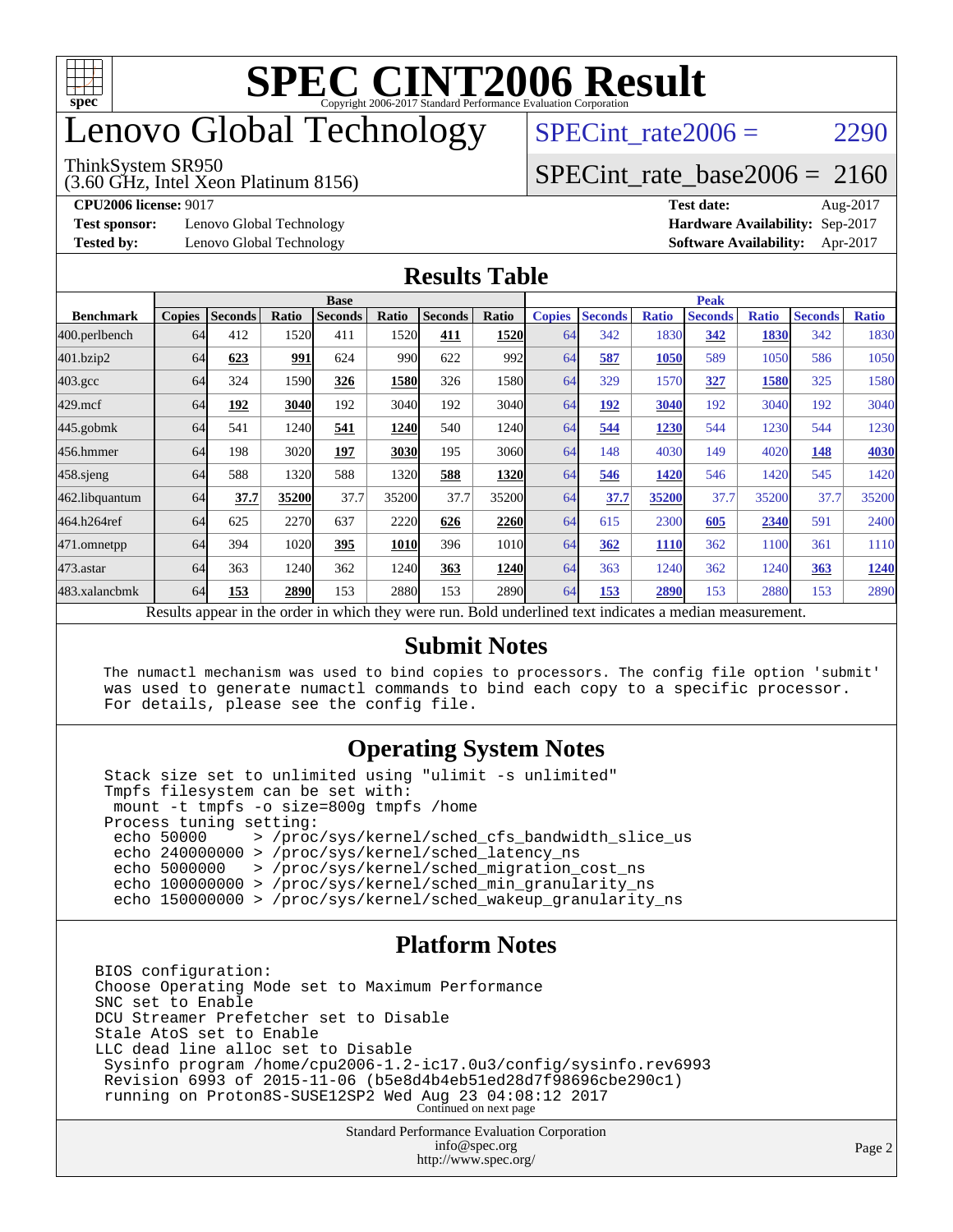

### enovo Global Technology

SPECint rate $2006 = 2290$ 

(3.60 GHz, Intel Xeon Platinum 8156) ThinkSystem SR950

[SPECint\\_rate\\_base2006 =](http://www.spec.org/auto/cpu2006/Docs/result-fields.html#SPECintratebase2006) 2160

**[Test sponsor:](http://www.spec.org/auto/cpu2006/Docs/result-fields.html#Testsponsor)** Lenovo Global Technology **[Hardware Availability:](http://www.spec.org/auto/cpu2006/Docs/result-fields.html#HardwareAvailability)** Sep-2017 **[Tested by:](http://www.spec.org/auto/cpu2006/Docs/result-fields.html#Testedby)** Lenovo Global Technology **[Software Availability:](http://www.spec.org/auto/cpu2006/Docs/result-fields.html#SoftwareAvailability)** Apr-2017

**[CPU2006 license:](http://www.spec.org/auto/cpu2006/Docs/result-fields.html#CPU2006license)** 9017 **[Test date:](http://www.spec.org/auto/cpu2006/Docs/result-fields.html#Testdate)** Aug-2017

#### **[Platform Notes \(Continued\)](http://www.spec.org/auto/cpu2006/Docs/result-fields.html#PlatformNotes)**

Standard Performance Evaluation Corporation [info@spec.org](mailto:info@spec.org) Page 3 This section contains SUT (System Under Test) info as seen by some common utilities. To remove or add to this section, see: <http://www.spec.org/cpu2006/Docs/config.html#sysinfo> From /proc/cpuinfo model name : Intel(R) Xeon(R) Platinum 8156 CPU @ 3.60GHz 8 "physical id"s (chips) 64 "processors" cores, siblings (Caution: counting these is hw and system dependent. The following excerpts from /proc/cpuinfo might not be reliable. Use with caution.) cpu cores : 4 siblings : 8 physical 0: cores 0 3 10 13 physical 1: cores 1 5 9 13 physical 2: cores 1 2 5 11 physical 3: cores 1 5 9 13 physical 4: cores 1 2 5 11 physical 5: cores 1 5 9 13 physical 6: cores 1 5 9 13 physical 7: cores 1 5 9 13 cache size : 16896 KB From /proc/meminfo<br>MemTotal: 3170207836 kB HugePages\_Total: 0<br>Hugepagesize: 2048 kB Hugepagesize: From /etc/\*release\* /etc/\*version\* SuSE-release: SUSE Linux Enterprise Server 12 (x86\_64) VERSION = 12 PATCHLEVEL = 2 # This file is deprecated and will be removed in a future service pack or release. # Please check /etc/os-release for details about this release. os-release: NAME="SLES" VERSION="12-SP2" VERSION\_ID="12.2" PRETTY\_NAME="SUSE Linux Enterprise Server 12 SP2" ID="sles" ANSI\_COLOR="0;32" CPE\_NAME="cpe:/o:suse:sles:12:sp2" uname -a: Linux Proton8S-SUSE12SP2 4.4.21-69-default #1 SMP Tue Oct 25 10:58:20 UTC 2016 (9464f67) x86\_64 x86\_64 x86\_64 GNU/Linux run-level 3 Aug 23 04:06 Continued on next page

<http://www.spec.org/>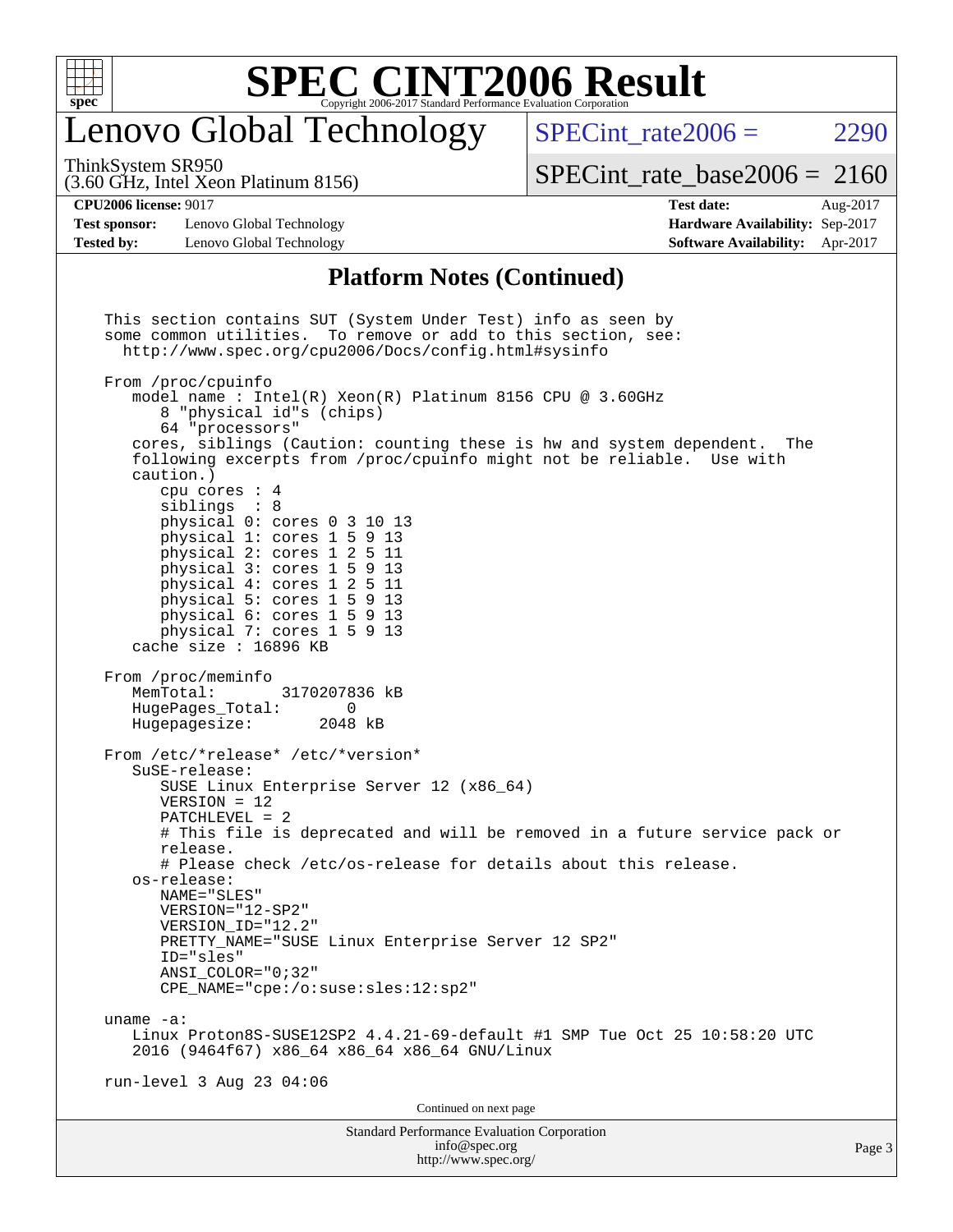

# enovo Global Technology

SPECint rate $2006 = 2290$ 

(3.60 GHz, Intel Xeon Platinum 8156) ThinkSystem SR950

[SPECint\\_rate\\_base2006 =](http://www.spec.org/auto/cpu2006/Docs/result-fields.html#SPECintratebase2006) 2160

**[Test sponsor:](http://www.spec.org/auto/cpu2006/Docs/result-fields.html#Testsponsor)** Lenovo Global Technology **[Hardware Availability:](http://www.spec.org/auto/cpu2006/Docs/result-fields.html#HardwareAvailability)** Sep-2017

**[CPU2006 license:](http://www.spec.org/auto/cpu2006/Docs/result-fields.html#CPU2006license)** 9017 **[Test date:](http://www.spec.org/auto/cpu2006/Docs/result-fields.html#Testdate)** Aug-2017 **[Tested by:](http://www.spec.org/auto/cpu2006/Docs/result-fields.html#Testedby)** Lenovo Global Technology **[Software Availability:](http://www.spec.org/auto/cpu2006/Docs/result-fields.html#SoftwareAvailability)** Apr-2017

#### **[Platform Notes \(Continued\)](http://www.spec.org/auto/cpu2006/Docs/result-fields.html#PlatformNotes)**

 SPEC is set to: /home/cpu2006-1.2-ic17.0u3 Filesystem Type Size Used Avail Use% Mounted on tmpfs tmpfs 800G 3.7G 797G 1% /home Additional information from dmidecode:

 Warning: Use caution when you interpret this section. The 'dmidecode' program reads system data which is "intended to allow hardware to be accurately determined", but the intent may not be met, as there are frequent changes to hardware, firmware, and the "DMTF SMBIOS" standard.

 BIOS Lenovo -[PSE105L-1.00]- 06/22/2017 Memory: 96x Samsung M393A4K40BB2-CTD 32 GB 2 rank 2666 MHz

(End of data from sysinfo program)

#### **[General Notes](http://www.spec.org/auto/cpu2006/Docs/result-fields.html#GeneralNotes)**

Environment variables set by runspec before the start of the run: LD\_LIBRARY\_PATH = "/home/cpu2006-1.2-ic17.0u3/lib/ia32:/home/cpu2006-1.2-ic17.0u3/lib/intel64:/home/cpu2006-1.2-ic17.0u3/sh10.2"

 Binaries compiled on a system with 1x Intel Core i7-4790 CPU + 32GB RAM memory using Redhat Enterprise Linux 7.2 Transparent Huge Pages enabled by default Filesystem page cache cleared with: shell invocation of 'sync; echo 3 > /proc/sys/vm/drop\_caches' prior to run runspec command invoked through numactl i.e.: numactl --interleave=all runspec <etc>

#### **[Base Compiler Invocation](http://www.spec.org/auto/cpu2006/Docs/result-fields.html#BaseCompilerInvocation)**

[C benchmarks](http://www.spec.org/auto/cpu2006/Docs/result-fields.html#Cbenchmarks):

[icc -m32 -L/opt/intel/compilers\\_and\\_libraries\\_2017/linux/lib/ia32](http://www.spec.org/cpu2006/results/res2017q4/cpu2006-20170917-49354.flags.html#user_CCbase_intel_icc_c29f3ff5a7ed067b11e4ec10a03f03ae)

[C++ benchmarks:](http://www.spec.org/auto/cpu2006/Docs/result-fields.html#CXXbenchmarks)

[icpc -m32 -L/opt/intel/compilers\\_and\\_libraries\\_2017/linux/lib/ia32](http://www.spec.org/cpu2006/results/res2017q4/cpu2006-20170917-49354.flags.html#user_CXXbase_intel_icpc_8c35c7808b62dab9ae41a1aa06361b6b)

#### **[Base Portability Flags](http://www.spec.org/auto/cpu2006/Docs/result-fields.html#BasePortabilityFlags)**

 400.perlbench: [-D\\_FILE\\_OFFSET\\_BITS=64](http://www.spec.org/cpu2006/results/res2017q4/cpu2006-20170917-49354.flags.html#user_basePORTABILITY400_perlbench_file_offset_bits_64_438cf9856305ebd76870a2c6dc2689ab) [-DSPEC\\_CPU\\_LINUX\\_IA32](http://www.spec.org/cpu2006/results/res2017q4/cpu2006-20170917-49354.flags.html#b400.perlbench_baseCPORTABILITY_DSPEC_CPU_LINUX_IA32) 401.bzip2: [-D\\_FILE\\_OFFSET\\_BITS=64](http://www.spec.org/cpu2006/results/res2017q4/cpu2006-20170917-49354.flags.html#user_basePORTABILITY401_bzip2_file_offset_bits_64_438cf9856305ebd76870a2c6dc2689ab) 403.gcc: [-D\\_FILE\\_OFFSET\\_BITS=64](http://www.spec.org/cpu2006/results/res2017q4/cpu2006-20170917-49354.flags.html#user_basePORTABILITY403_gcc_file_offset_bits_64_438cf9856305ebd76870a2c6dc2689ab) 429.mcf: [-D\\_FILE\\_OFFSET\\_BITS=64](http://www.spec.org/cpu2006/results/res2017q4/cpu2006-20170917-49354.flags.html#user_basePORTABILITY429_mcf_file_offset_bits_64_438cf9856305ebd76870a2c6dc2689ab) 445.gobmk: [-D\\_FILE\\_OFFSET\\_BITS=64](http://www.spec.org/cpu2006/results/res2017q4/cpu2006-20170917-49354.flags.html#user_basePORTABILITY445_gobmk_file_offset_bits_64_438cf9856305ebd76870a2c6dc2689ab) 456.hmmer: [-D\\_FILE\\_OFFSET\\_BITS=64](http://www.spec.org/cpu2006/results/res2017q4/cpu2006-20170917-49354.flags.html#user_basePORTABILITY456_hmmer_file_offset_bits_64_438cf9856305ebd76870a2c6dc2689ab) 458.sjeng: [-D\\_FILE\\_OFFSET\\_BITS=64](http://www.spec.org/cpu2006/results/res2017q4/cpu2006-20170917-49354.flags.html#user_basePORTABILITY458_sjeng_file_offset_bits_64_438cf9856305ebd76870a2c6dc2689ab)

Continued on next page

Standard Performance Evaluation Corporation [info@spec.org](mailto:info@spec.org) <http://www.spec.org/>

Page 4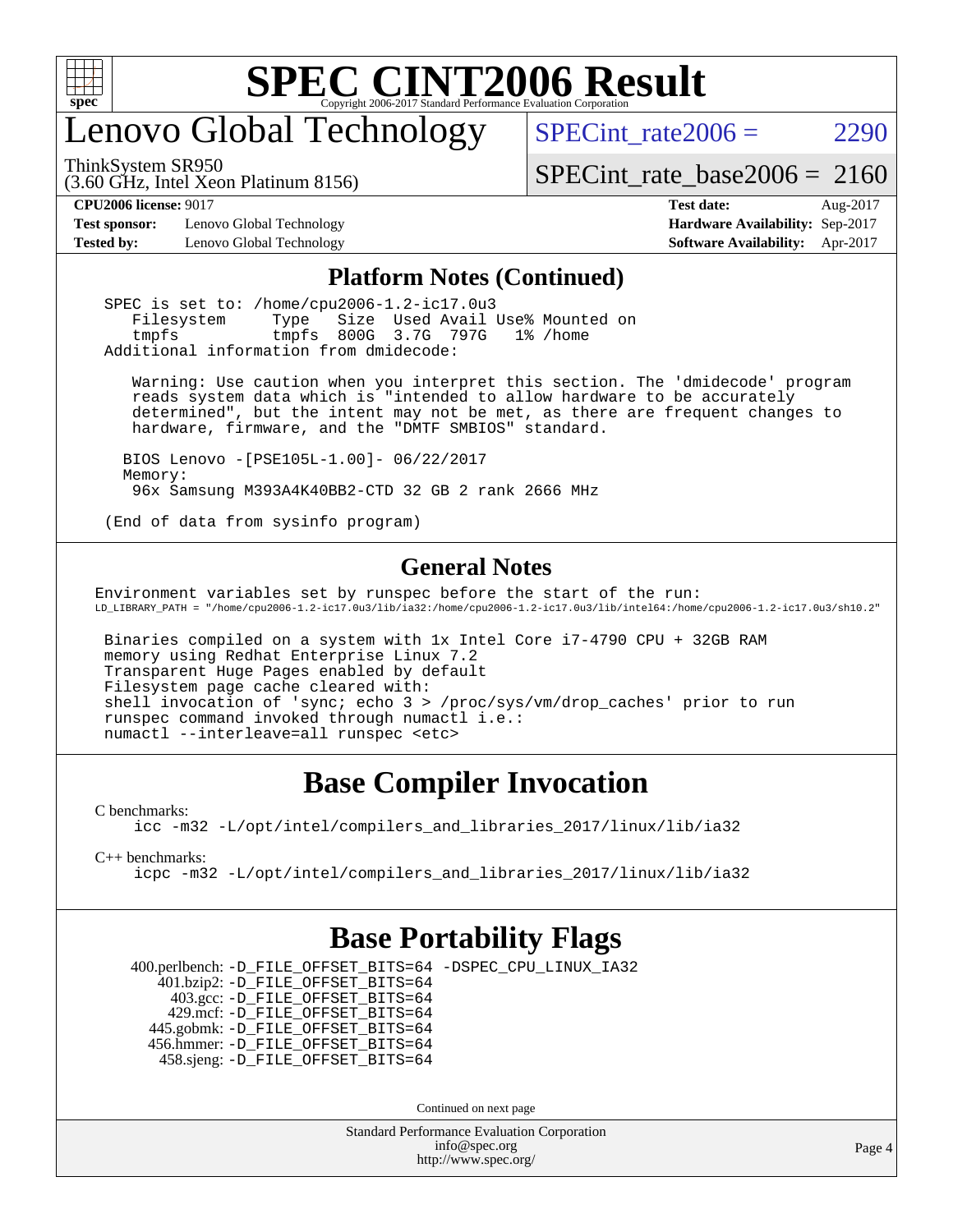

enovo Global Technology

ThinkSystem SR950

SPECint rate $2006 = 2290$ 

(3.60 GHz, Intel Xeon Platinum 8156)

**[Test sponsor:](http://www.spec.org/auto/cpu2006/Docs/result-fields.html#Testsponsor)** Lenovo Global Technology **[Hardware Availability:](http://www.spec.org/auto/cpu2006/Docs/result-fields.html#HardwareAvailability)** Sep-2017

[SPECint\\_rate\\_base2006 =](http://www.spec.org/auto/cpu2006/Docs/result-fields.html#SPECintratebase2006) 2160 **[CPU2006 license:](http://www.spec.org/auto/cpu2006/Docs/result-fields.html#CPU2006license)** 9017 **[Test date:](http://www.spec.org/auto/cpu2006/Docs/result-fields.html#Testdate)** Aug-2017

**[Tested by:](http://www.spec.org/auto/cpu2006/Docs/result-fields.html#Testedby)** Lenovo Global Technology **[Software Availability:](http://www.spec.org/auto/cpu2006/Docs/result-fields.html#SoftwareAvailability)** Apr-2017

### **[Base Portability Flags \(Continued\)](http://www.spec.org/auto/cpu2006/Docs/result-fields.html#BasePortabilityFlags)**

 462.libquantum: [-D\\_FILE\\_OFFSET\\_BITS=64](http://www.spec.org/cpu2006/results/res2017q4/cpu2006-20170917-49354.flags.html#user_basePORTABILITY462_libquantum_file_offset_bits_64_438cf9856305ebd76870a2c6dc2689ab) [-DSPEC\\_CPU\\_LINUX](http://www.spec.org/cpu2006/results/res2017q4/cpu2006-20170917-49354.flags.html#b462.libquantum_baseCPORTABILITY_DSPEC_CPU_LINUX) 464.h264ref: [-D\\_FILE\\_OFFSET\\_BITS=64](http://www.spec.org/cpu2006/results/res2017q4/cpu2006-20170917-49354.flags.html#user_basePORTABILITY464_h264ref_file_offset_bits_64_438cf9856305ebd76870a2c6dc2689ab) 471.omnetpp: [-D\\_FILE\\_OFFSET\\_BITS=64](http://www.spec.org/cpu2006/results/res2017q4/cpu2006-20170917-49354.flags.html#user_basePORTABILITY471_omnetpp_file_offset_bits_64_438cf9856305ebd76870a2c6dc2689ab) 473.astar: [-D\\_FILE\\_OFFSET\\_BITS=64](http://www.spec.org/cpu2006/results/res2017q4/cpu2006-20170917-49354.flags.html#user_basePORTABILITY473_astar_file_offset_bits_64_438cf9856305ebd76870a2c6dc2689ab)

483.xalancbmk: [-D\\_FILE\\_OFFSET\\_BITS=64](http://www.spec.org/cpu2006/results/res2017q4/cpu2006-20170917-49354.flags.html#user_basePORTABILITY483_xalancbmk_file_offset_bits_64_438cf9856305ebd76870a2c6dc2689ab) [-DSPEC\\_CPU\\_LINUX](http://www.spec.org/cpu2006/results/res2017q4/cpu2006-20170917-49354.flags.html#b483.xalancbmk_baseCXXPORTABILITY_DSPEC_CPU_LINUX)

### **[Base Optimization Flags](http://www.spec.org/auto/cpu2006/Docs/result-fields.html#BaseOptimizationFlags)**

[C benchmarks](http://www.spec.org/auto/cpu2006/Docs/result-fields.html#Cbenchmarks):

[-xCORE-AVX512](http://www.spec.org/cpu2006/results/res2017q4/cpu2006-20170917-49354.flags.html#user_CCbase_f-xCORE-AVX512) [-ipo](http://www.spec.org/cpu2006/results/res2017q4/cpu2006-20170917-49354.flags.html#user_CCbase_f-ipo) [-O3](http://www.spec.org/cpu2006/results/res2017q4/cpu2006-20170917-49354.flags.html#user_CCbase_f-O3) [-no-prec-div](http://www.spec.org/cpu2006/results/res2017q4/cpu2006-20170917-49354.flags.html#user_CCbase_f-no-prec-div) [-qopt-prefetch](http://www.spec.org/cpu2006/results/res2017q4/cpu2006-20170917-49354.flags.html#user_CCbase_f-qopt-prefetch) [-qopt-mem-layout-trans=3](http://www.spec.org/cpu2006/results/res2017q4/cpu2006-20170917-49354.flags.html#user_CCbase_f-qopt-mem-layout-trans_170f5be61cd2cedc9b54468c59262d5d)

[C++ benchmarks:](http://www.spec.org/auto/cpu2006/Docs/result-fields.html#CXXbenchmarks)

[-xCORE-AVX512](http://www.spec.org/cpu2006/results/res2017q4/cpu2006-20170917-49354.flags.html#user_CXXbase_f-xCORE-AVX512) [-ipo](http://www.spec.org/cpu2006/results/res2017q4/cpu2006-20170917-49354.flags.html#user_CXXbase_f-ipo) [-O3](http://www.spec.org/cpu2006/results/res2017q4/cpu2006-20170917-49354.flags.html#user_CXXbase_f-O3) [-no-prec-div](http://www.spec.org/cpu2006/results/res2017q4/cpu2006-20170917-49354.flags.html#user_CXXbase_f-no-prec-div) [-qopt-prefetch](http://www.spec.org/cpu2006/results/res2017q4/cpu2006-20170917-49354.flags.html#user_CXXbase_f-qopt-prefetch) [-qopt-mem-layout-trans=3](http://www.spec.org/cpu2006/results/res2017q4/cpu2006-20170917-49354.flags.html#user_CXXbase_f-qopt-mem-layout-trans_170f5be61cd2cedc9b54468c59262d5d) [-Wl,-z,muldefs](http://www.spec.org/cpu2006/results/res2017q4/cpu2006-20170917-49354.flags.html#user_CXXbase_link_force_multiple1_74079c344b956b9658436fd1b6dd3a8a) [-L/sh10.2 -lsmartheap](http://www.spec.org/cpu2006/results/res2017q4/cpu2006-20170917-49354.flags.html#user_CXXbase_SmartHeap_b831f2d313e2fffa6dfe3f00ffc1f1c0)

### **[Base Other Flags](http://www.spec.org/auto/cpu2006/Docs/result-fields.html#BaseOtherFlags)**

[C benchmarks](http://www.spec.org/auto/cpu2006/Docs/result-fields.html#Cbenchmarks):

403.gcc: [-Dalloca=\\_alloca](http://www.spec.org/cpu2006/results/res2017q4/cpu2006-20170917-49354.flags.html#b403.gcc_baseEXTRA_CFLAGS_Dalloca_be3056838c12de2578596ca5467af7f3)

### **[Peak Compiler Invocation](http://www.spec.org/auto/cpu2006/Docs/result-fields.html#PeakCompilerInvocation)**

[C benchmarks \(except as noted below\)](http://www.spec.org/auto/cpu2006/Docs/result-fields.html#Cbenchmarksexceptasnotedbelow):

[icc -m32 -L/opt/intel/compilers\\_and\\_libraries\\_2017/linux/lib/ia32](http://www.spec.org/cpu2006/results/res2017q4/cpu2006-20170917-49354.flags.html#user_CCpeak_intel_icc_c29f3ff5a7ed067b11e4ec10a03f03ae)

400.perlbench: [icc -m64](http://www.spec.org/cpu2006/results/res2017q4/cpu2006-20170917-49354.flags.html#user_peakCCLD400_perlbench_intel_icc_64bit_bda6cc9af1fdbb0edc3795bac97ada53)

401.bzip2: [icc -m64](http://www.spec.org/cpu2006/results/res2017q4/cpu2006-20170917-49354.flags.html#user_peakCCLD401_bzip2_intel_icc_64bit_bda6cc9af1fdbb0edc3795bac97ada53)

456.hmmer: [icc -m64](http://www.spec.org/cpu2006/results/res2017q4/cpu2006-20170917-49354.flags.html#user_peakCCLD456_hmmer_intel_icc_64bit_bda6cc9af1fdbb0edc3795bac97ada53)

458.sjeng: [icc -m64](http://www.spec.org/cpu2006/results/res2017q4/cpu2006-20170917-49354.flags.html#user_peakCCLD458_sjeng_intel_icc_64bit_bda6cc9af1fdbb0edc3795bac97ada53)

[C++ benchmarks:](http://www.spec.org/auto/cpu2006/Docs/result-fields.html#CXXbenchmarks)

[icpc -m32 -L/opt/intel/compilers\\_and\\_libraries\\_2017/linux/lib/ia32](http://www.spec.org/cpu2006/results/res2017q4/cpu2006-20170917-49354.flags.html#user_CXXpeak_intel_icpc_8c35c7808b62dab9ae41a1aa06361b6b)

#### **[Peak Portability Flags](http://www.spec.org/auto/cpu2006/Docs/result-fields.html#PeakPortabilityFlags)**

400.perlbench: [-DSPEC\\_CPU\\_LP64](http://www.spec.org/cpu2006/results/res2017q4/cpu2006-20170917-49354.flags.html#b400.perlbench_peakCPORTABILITY_DSPEC_CPU_LP64) [-DSPEC\\_CPU\\_LINUX\\_X64](http://www.spec.org/cpu2006/results/res2017q4/cpu2006-20170917-49354.flags.html#b400.perlbench_peakCPORTABILITY_DSPEC_CPU_LINUX_X64)

Continued on next page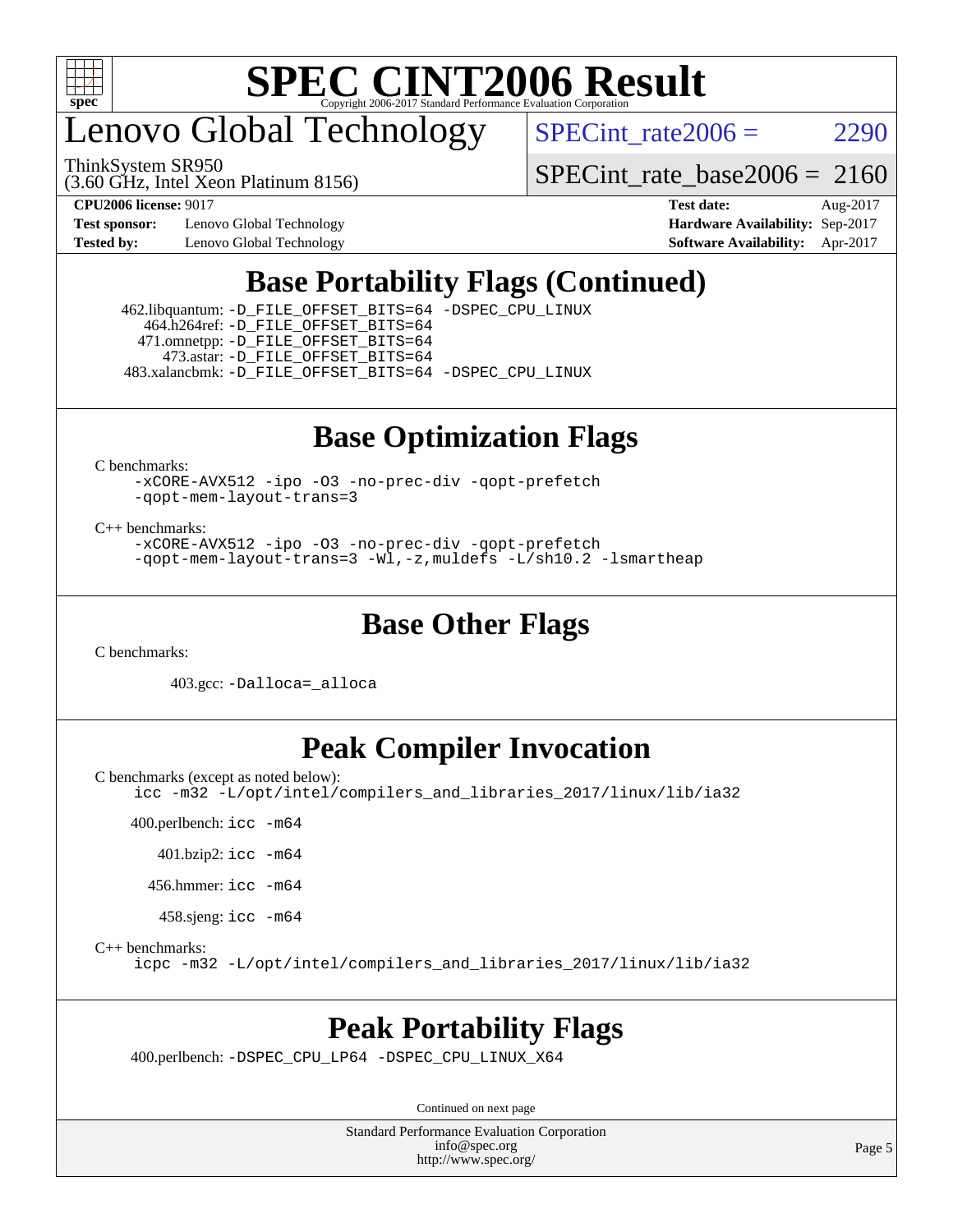

enovo Global Technology

ThinkSystem SR950

SPECint rate $2006 = 2290$ 

[SPECint\\_rate\\_base2006 =](http://www.spec.org/auto/cpu2006/Docs/result-fields.html#SPECintratebase2006) 2160

**[Test sponsor:](http://www.spec.org/auto/cpu2006/Docs/result-fields.html#Testsponsor)** Lenovo Global Technology **[Hardware Availability:](http://www.spec.org/auto/cpu2006/Docs/result-fields.html#HardwareAvailability)** Sep-2017

(3.60 GHz, Intel Xeon Platinum 8156)

**[CPU2006 license:](http://www.spec.org/auto/cpu2006/Docs/result-fields.html#CPU2006license)** 9017 **[Test date:](http://www.spec.org/auto/cpu2006/Docs/result-fields.html#Testdate)** Aug-2017 **[Tested by:](http://www.spec.org/auto/cpu2006/Docs/result-fields.html#Testedby)** Lenovo Global Technology **[Software Availability:](http://www.spec.org/auto/cpu2006/Docs/result-fields.html#SoftwareAvailability)** Apr-2017

### **[Peak Portability Flags \(Continued\)](http://www.spec.org/auto/cpu2006/Docs/result-fields.html#PeakPortabilityFlags)**

| 462.libquantum: -D_FILE_OFFSET_BITS=64 -DSPEC_CPU_LINUX  |
|----------------------------------------------------------|
|                                                          |
|                                                          |
|                                                          |
| 483.xalancbmk: - D FILE OFFSET BITS=64 - DSPEC CPU LINUX |
|                                                          |

### **[Peak Optimization Flags](http://www.spec.org/auto/cpu2006/Docs/result-fields.html#PeakOptimizationFlags)**

[C benchmarks](http://www.spec.org/auto/cpu2006/Docs/result-fields.html#Cbenchmarks):

```
 400.perlbench: -prof-gen(pass 1) -prof-use(pass 2) -xCORE-AVX512(pass 2)
            -par-num-threads=1(pass 1) -ipo(pass 2) -O3(pass 2)
            -no-prec-div(pass 2) -auto-ilp32 -qopt-mem-layout-trans=3
    401.bzip2: -prof-gen(pass 1) -prof-use(pass 2) -xCORE-AVX512(pass 2)
            -par-num-threads=1-ipo-O3(pass 2)-no-prec-div(pass 2) -qopt-prefetch -auto-ilp32
           -qopt-mem-layout-trans=3
     403.gcc: -xCORE-AVX512 -ipo -O3 -no-prec-div
            -qopt-mem-layout-trans=3
    429.mcf: basepeak = yes
   445.gobmk: -prof-gen(pass 1) -prof-use(pass 2) -xCORE-AVX512(pass 2)
           -par-num-threads=1-ipo-O3(pass 2)-no-prec-div(pass 2) -qopt-mem-layout-trans=3
   456.hmmer: -xCORE-AVX512 -ipo -O3 -no-prec-div -unroll2 -auto-ilp32
            -qopt-mem-layout-trans=3
    458.sjeng: -prof-gen(pass 1) -prof-use(pass 2) -xCORE-AVX512(pass 2)
            -par-num-threads=1(pass 1) -ipo(pass 2) -O3(pass 2)
           -no-prec-div(pass 2) -unroll4 -auto-ilp32
           -qopt-mem-layout-trans=3
462.libquantum: basepeak = yes
  464.h264ref: -prof-gen(pass 1) -prof-use(pass 2) -xCORE-AVX512(pass 2)
            -par-num-threads=1(pass 1) -ipo(pass 2) -O3(pass 2)
           -no-prec-div(pass 2) -unroll2 -qopt-mem-layout-trans=3
                                  Continued on next page
```